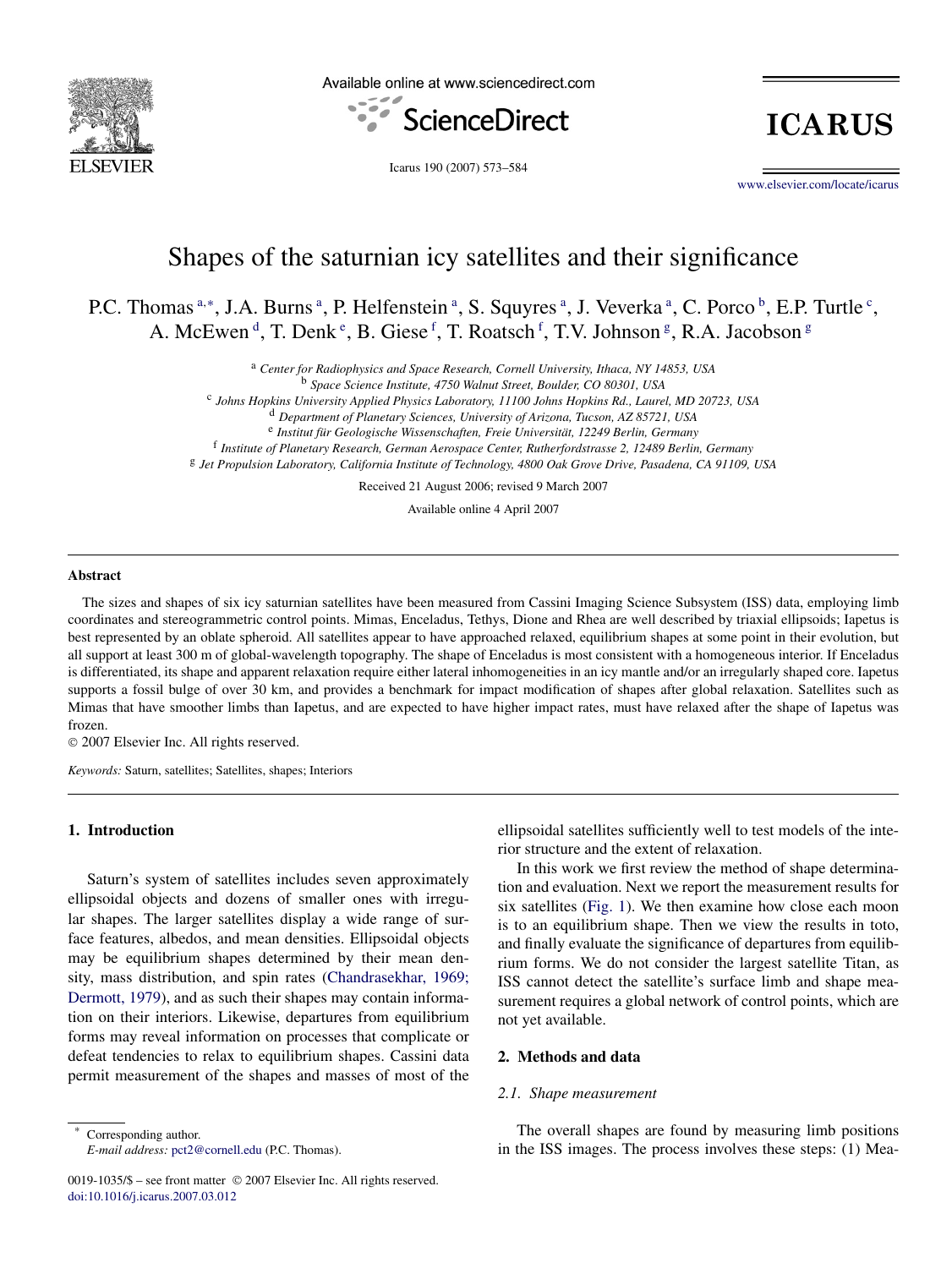<span id="page-1-0"></span>sure the coordinates of limbs to ∼0*.*1 pixels in the images by techniques described in [Thomas et al. \(1998\).](#page-11-0) (2) Remove camera distortions and scale limb positions to distance (now given in km) from an approximate center in the image plane. (3) Test if individual limbs are well fit by ellipses. (4) Combine views from different orientations and test for the best-fit ellipsoid and adjust centers in all the images. (5) Examine residuals from the fit ellipsoid to see if an ellipsoid approximation is appropriate. (6) Compare the ellipsoid to equilibrium forms.

The resolution of the images, in pixels*/*diameter, is sufficiently good that most of a shape's uncertainty derives from the topography, i.e., the deviations from perfect ellipsoidal outlines. Topography on the ellipse can bias centering and thus affect the overall solution. The best images would be 360◦ limb arc views which highly constrain the center. Views that include transits across Saturn, or include Saturnshine on the dark limb, provide data with more than 180◦ of arc and greatly reduce the centering uncertainties. In the absence of transits or Saturnshine, low phase angles that provide at least 180◦ of arc are required. Our techniques also require having the entire limb within one ISS frame (1024  $\times$  1024 pixels). The ellipsoid axes (*a*, *b*, *c*) are found by comparing each image's limb coordinates to the predicted projected ellipse given the ellipsoid shape and camera orientation and viewpoint relative to the object's axes (see [\(Dermott and Thomas, 1988\)](#page-10-0) for ellipsoidal projections and fitting ellipses). Residuals are the radial differences in pixels between predicted and observed limb positions.

# *2.2. Evaluation of uncertainties*

We use a formal method of uncertainty calculation, checked by other estimates. The accuracy of the limb-finding software can be evaluated by comparing results from images of very different resolution. Enceladus images having better than 2 km*/*pixel scale and those with 16 km*/*pixel scale give mean radii differing by 1.3 km. In combination with results from very low-resolution data taken of the Galilean satellites (known sizes), we conclude that uncertainties due to the limb-finding algorithm are ∼0*.*1 pixels. The precision is frequently of order 0.05 pixels. For most fits this uncertainty is small compared to the uncertainty introduced by roughness of the topography. To determine the allowable range of solutions for *a*, *b*, *c* axes, the residuals calculated in pixels were allowed to increase above the minimum by an unrelated 0.1 pixels, equivalent to the measurement uncertainty. The resulting range of allowed solutions depends upon the image resolutions, limb roughnesses, and spacing of the observed limbs around the object. Uncertainties in  $(a - c)$  do not equal sums of the uncertainties in *a* and *c* because the solutions of the different axes are, to varying degrees, linked in the various data sets. That is, the maximum  $(a - c)$  is not necessarily the difference of the maximum *a* and the minimum *c* allowed.

We have also used partial data sets to evaluate the uncertainties of not employing all of the limb; these errors can cause fit centers to vary, hence affect the fit axes. For Mimas, removing about 10% of the data points from the ends of profiles changed all three fit axes by 0.1 km. For Enceladus the data were also split into those with pixel scales greater than 2 km and those less than 2 km. Solutions with each set were within 0.2 km for all axes, and mean radii varied by only 0.1 km. We conclude that the formal errors listed in Table 1 are reasonable limits on the values measured. The uncertainties reported in Table 1 are those developed from our formal testing of residuals, and should be regarded as 2-sigma uncertainties. They do not account for uncertainties in the envelope correction; however, as noted in the following paragraph, the practical effect of such uncertainties is not significant to our main conclusions.

Because limbs are envelopes over the high topography, we have applied corrections to account for hidden depressions (crater interiors) so that the axes and mean radii are appropri-



Fig. 1. Ellipsoidal icy satellites with Hyperion as an example of an irregularly shaped satellite. From left: Mimas, Enceladus, Tethys, Dione, Rhea, Hyperion, Iapetus.

| Table 1          |  |
|------------------|--|
| Satellite shapes |  |

| Satellite | a               |                 |                 | Mean radius     | $a - c$ (km)   | 1m | Data   |
|-----------|-----------------|-----------------|-----------------|-----------------|----------------|----|--------|
| Mimas     | $207.4 \pm 0.7$ | $196.8 \pm 0.6$ | $190.6 \pm 0.3$ | $198.2 \pm 0.5$ | $16.8 \pm 0.6$ | 18 | 11,187 |
| Enceladus | $256.6 \pm 0.6$ | $251.4 \pm 0.2$ | $248.3 \pm 0.2$ | $252.1 \pm 0.2$ | $8.3 + 0.6$    | 26 | 19.027 |
| Tethys    | $540.4 \pm 0.8$ | $531.1 \pm 2.6$ | $527.5 \pm 2.0$ | $533.0 \pm 1.4$ | $12.9 \pm 1.9$ |    | 3003   |
| Dione     | $563.8 \pm 0.9$ | $561.0 \pm 1.3$ | $560.3 \pm 1.3$ | $561.7 \pm 0.9$ | $3.5 + 1.2$    | 14 | 8184   |
| Rhea      | $767.2 \pm 2.2$ | $762.5 \pm 0.8$ | $763.1 \pm 1.1$ | $764.3 + 2.2$   | $4.1 \pm 2.1$  | 22 | 17.402 |
| Iapetus   | $747.4 \pm 3.1$ |                 | $712.4 \pm 2.0$ | $735.6 \pm 3.0$ | $35.0 \pm 3.7$ | 39 | 10,316 |

*Note*. Here we use *a*, *b*, *c* (all in km) to denote the Saturn-facing, orbit-facing, and polar radii. Im: number of images used; Data: number of data points.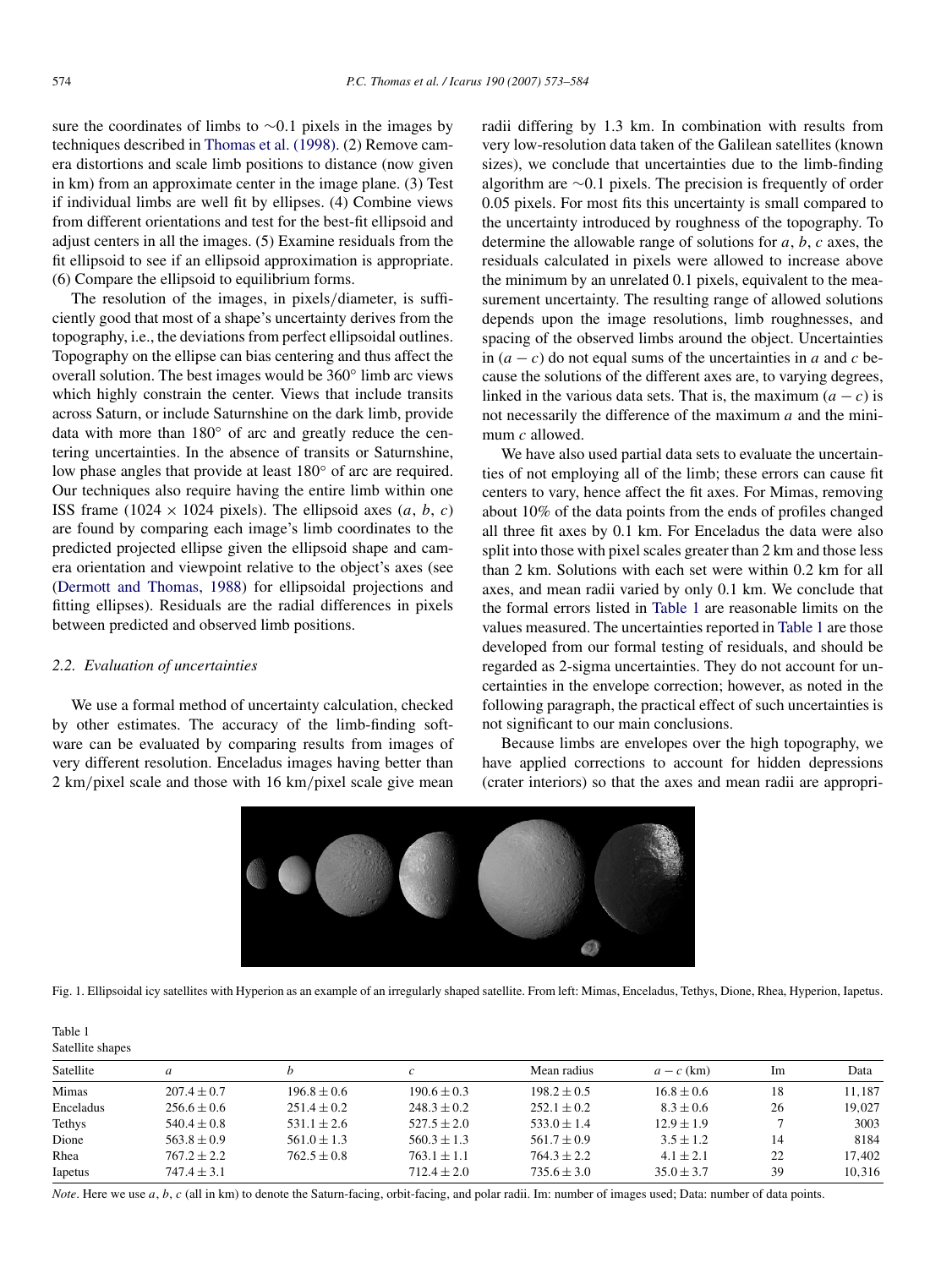1 km. A 1-km error for the mean radius of Mimas, for example, would cause a 1.5% change in the mean density. Such a small change in mean density cannot be usefully interpreted geophysically because the constitutive materials and their porosities are uncertain. Effects of uncertainties in this correction on shape parameters  $(a - c, F)$  arise only as this parameter varies around the object; these variations are likely smaller than our measurement errors.

#### *2.3. Interior models and supported topography*

To evaluate how much shapes depart from matching equipotential surfaces, we use numerical 3-D models of the satellites' interiors based upon the techniques described in [Thomas](#page-11-0) [\(1993\).](#page-11-0) These models use 256,320 interior point masses within the specified ellipsoidal shape to simulate homogeneous or 2 layer bodies, and they account for tidal and rotational accelerations. The models give the potential at the surface accurate to an equivalent height of 25 m for 200-km radius bodies, or 1 part in 8000, and the models are sufficiently accurate to show the limitations of first-order linear approximations, such as the slight changes in equilibrium shapes for rapid rotators like Enceladus and Mimas [\(Dermott and Thomas, 1988,](#page-10-0) [1994\)](#page-10-0). The change in the potential over the surface is expressed as a dynamic height [\(Vanicek and Krakiwsky, 1986;](#page-11-0) [Thomas, 1993\)](#page-11-0) by dividing the relative potential by an average gravitational acceleration. This quantity indicates how much relief is supported relative to an equipotential surface, and avoids ambiguities of simply reporting topographic deviations from some shape parameter. For most two-layer models we assume that the core has the same shape (i.e., axial ratios) as the surface. We have also calculated supported topography if the cores are relaxed (shapes in hydrostatic equilibrium) shapes, which would be more spherical than the surface given the higher density of the cores.

Equilibrium shapes are those where the physical surface is everywhere at the same potential, determined by the interior mass distribution and the rotational rate. For satellites in equilibrium, the shape is usually described well by an equilibrium shape factor,  $F = (b - c)/(a - c) = 0.25$  [\(Chandrasekhar, 1969;](#page-10-0) [Dermott, 1979\)](#page-10-0), where the object rotates about the *c* axis, the *a* axis points to the primary, and the *b* axis is along the orbital motion. For rapidly rotating satellites, this parameter will decrease slightly [\(Dermott and Thomas, 1988\)](#page-10-0). The value  $(a - c)$  is inversely proportional to the mean density, and decreases with central mass concentration. "Equilibrium" has also been used to denote ellipsoidal forms where a non-zero angle of friction might allow topography relative to an equipotential to be maintained [\(Holsapple, 2004; Sharma et al., 2006\)](#page-11-0) in a rubble-pile constitution. We use equilibrium form to indicate approach to an equipotential surface as the objects we consider are not rubble piles and it is also not clear that realistic rubble objects would maintain the low, uniform friction angles necessary to give good ellipsoidal forms, especially in the face of impact cratering.

Below we use two parameters to show deviations from equilibrium shapes: supported topography and  $\Delta(b - c)$ . The supported topography,  $T_s$ , is the total range (maximum–minimum) of dynamic heights over the object for the particular shape and interior model used. Uncertainties in  $T_s$  are reported based on maximum and minimum allowed values of the parameter *F*, or of  $(a - c)$ , whichever is greater.  $\Delta(b - c)$  is the difference in measured and theoretical  $(b - c)$  for the measured  $(a - c)$ , calculated as the  $(F_{obs} - F_{pred}) \times (a - c)$ , where  $F_{obs}$  is the observed  $F$ , and  $F_{pred}$  is  $F$  predicted for a homogeneous object. Note that  $T_s$  is calculated for the model ellipsoid and does not reflect short wavelength variations in the actual limb profiles.

In our interior models we simply assume an icy outer shell of density 930 kg m<sup>-3</sup>, appropriate for water ice with no porosity. Two problems might exist for this assumption: porosity that lowers the density, and other components that would raise it. Because the overall density for Tethys is only 970 kg m<sup>-3</sup>, it would seem unlikely that common icy materials in the Saturn system much exceed this density. Such a small increase in the mantle density leads to very minor changes in  $T_s$  (39 m for Enceladus).

We use the residuals to the limb fits to characterize the roughness of the objects. These roughnesses are the root-mean square (rms) of the radial residual of each limb point from the best-fit ellipsoid. They may be given as kilometers or as fractions of the body's mean radius.

# **3. Shapes**

### *3.1. Overview*

Dimensions of six of the saturnian satellites are given in [Tables 1 and 2.](#page-1-0) [Table 3](#page-3-0) lists supported topography from interior models and the range of surface gravities. Uncertainty in the mean density is a root-sum square of the fractional mass and volume uncertainties. For comparison, we include values of  $(a - c)$  if the object were homogeneous,  $(a - c)$ <sub>h</sub>, with the specified mean density. Ground tracks of the limbs are shown in [Fig. 2.](#page-3-0) Limb roughnesses for six satellites are shown in [Fig. 3,](#page-4-0) in terms of km and as fractions of the mean radius.

The distribution of mean densities, 973 to 1608 kg m<sup>-3</sup>, does not follow a simple radial or size-dependent pattern, as has been known, albeit less precisely, for some time [\(Campbell](#page-10-0) [and Anderson, 1989; Dermott and Thomas, 1994\)](#page-10-0). To first order, the shapes of Enceladus, Tethys, Dione, and Rhea are consistent with homogeneous, relaxed objects. Such a conclusion for Enceladus, at least, is surprising, and is discussed further below. Mimas is slightly more consistent with a model with a central mass concentration. Iapetus has the most spectacularly out-of-equilibrium shape, more than a 30-km difference from that predicted. Solutions differ in varying degrees from those obtained from Voyager limb data. Differ-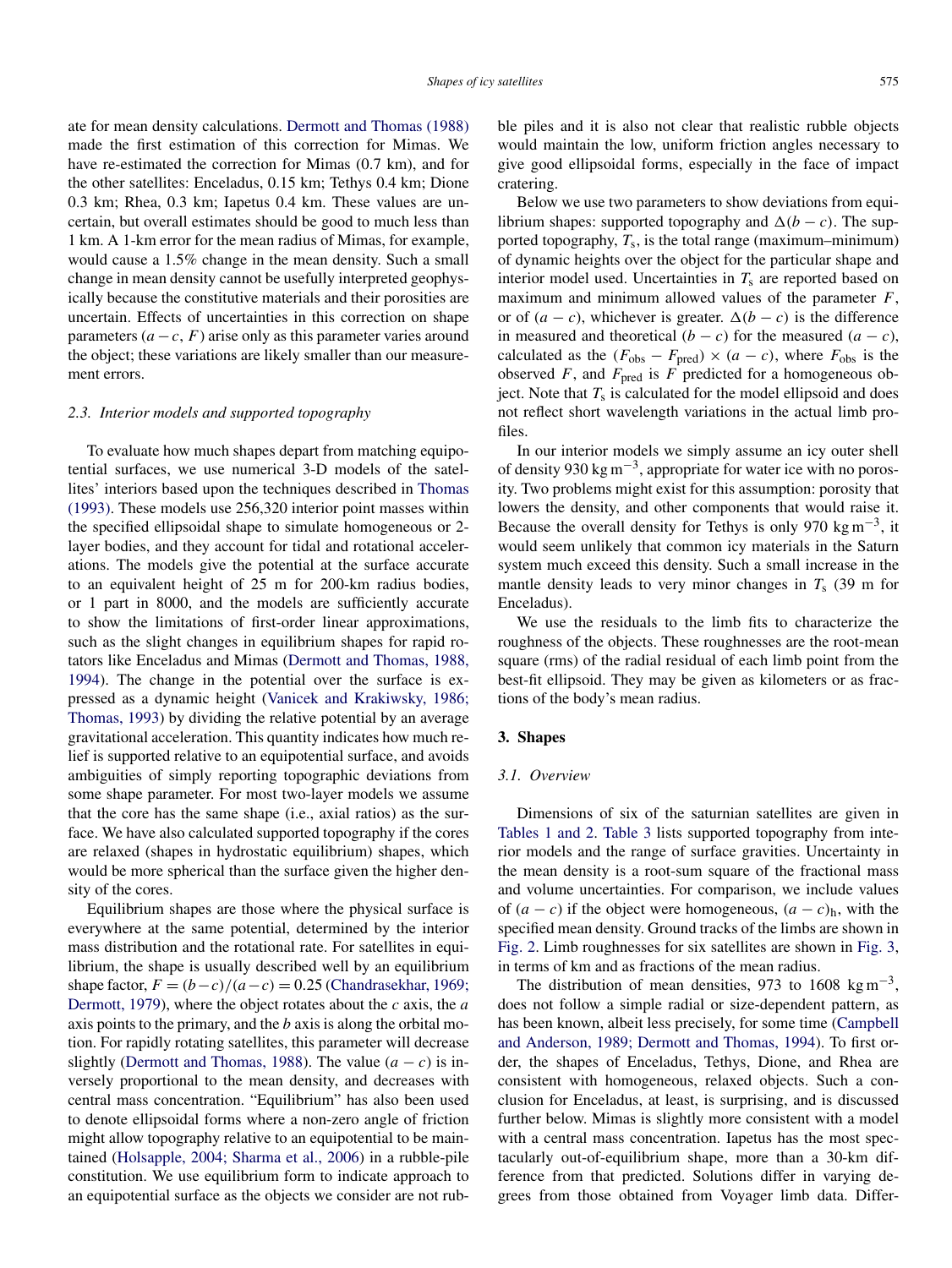<span id="page-3-0"></span>

| Table 2                    |  |
|----------------------------|--|
| Satellite shape parameters |  |

| Satellite | Mean radius (km) | $\rho$ (kgm <sup>-3</sup> ) | $a - c$ (km)   | $(a-c)$ <sub>h</sub> (km) | $F_{\rm obs}$    | $F_{\text{pred}}$ | $\Delta(b-c)$ (km) |
|-----------|------------------|-----------------------------|----------------|---------------------------|------------------|-------------------|--------------------|
| Mimas     | $198.2 \pm 0.5$  | $1150 + 9$                  | $16.8 \pm 0.6$ | 19.7                      | $0.37 \pm 0.03$  | 0.21              | 2.7                |
| Enceladus | $252.1 \pm 0.2$  | $1608 + 5$                  | $8.3 + 0.6$    | 8.0                       | $0.37 \pm 0.04$  | 0.23              | 1.1                |
| Tethys    | $533.0 \pm 1.4$  | $973 + 8$                   | $12.9 \pm 1.9$ | 14.7                      | $0.28 \pm 0.20$  | 0.24              | 0.5                |
| Dione     | $561.7 \pm 0.9$  | $1476 + 7$                  | $3.5 \pm 1.2$  | 4.9                       | $0.20 \pm 0.37$  | 0.25              | 0.2                |
| Rhea      | $764.3 \pm 2.2$  | $1233 \pm 11$               | $4.1 \pm 2.1$  | 2.9                       | $-0.15 \pm 0.35$ | 0.25              | 1.6                |
| Iapetus   | $735.6 \pm 3.0$  | $1083 \pm 13$               | $35.0 \pm 3.7$ | 0.01                      | n/a              | 0.25              | n/a                |

*Note.*  $\rho$ , mean density, determined from masses reported in [Jacobson et al. \(2006\).](#page-11-0)  $(a - c)$  is predicted  $(a - c)$  for homogeneous model.  $\Delta(b - c)$  is  $(F_{\text{obs}} - c)$  $F_{\text{pred}}$  $\times$   $(a - c)$ .



Fig. 2. Predicted limb data locations. Points show the predicted positions (latitude vs longitude, as measured west of the sub-Saturn longitude; positive latitudes are north) of the limb data on the reference ellipsoids. Gaps exist where images were noisy, especially in sections where Saturnshine illuminated the limb.

Table 3

ences from the Voyager results in the  $(a - c)$  parameter are 0.9 km for Mimas, 3.4 km for Enceladus, and 3.1 km for Tethys [\(Dermott and Thomas, 1988, 1994; Thomas and Der](#page-10-0)[mott, 1991\)](#page-10-0). The Voyager analyses, apart from using fewer and lower resolution data, apparently had more problems with geometric distortion from the vidicon than was realized. Those distortions are not an issue with the Cassini ISS CCD-based system, and our geometric calibration is in agreement with independent calibration performed by [Owen](#page-11-0) [\(2003\).](#page-11-0)

| 10010 J |                                  |  |
|---------|----------------------------------|--|
|         | Supported topography and gravity |  |

| Satellite | $T_{\rm sh}$ | $T_{\rm sd}$ | $g \, \mathrm{cm} \, \mathrm{s}^{-2}$ |
|-----------|--------------|--------------|---------------------------------------|
| Mimas     | 1.87         | 1.49         | $5.9 - 6.5$                           |
| Enceladus | 0.51         | 1.20         | $11.1 - 11.4$                         |
| Tethys    | 0.77         | 0.55         | $14.2 - 14.6$                         |
| Dione     | 0.54         | 0.11         | $23.0 - 23.2$                         |
| Rhea      | 1.02         | 0.94         | $26.2 - 26.4$                         |
| Iapetus   | 14.3         | 15.9         | $22.2 - 22.4$                         |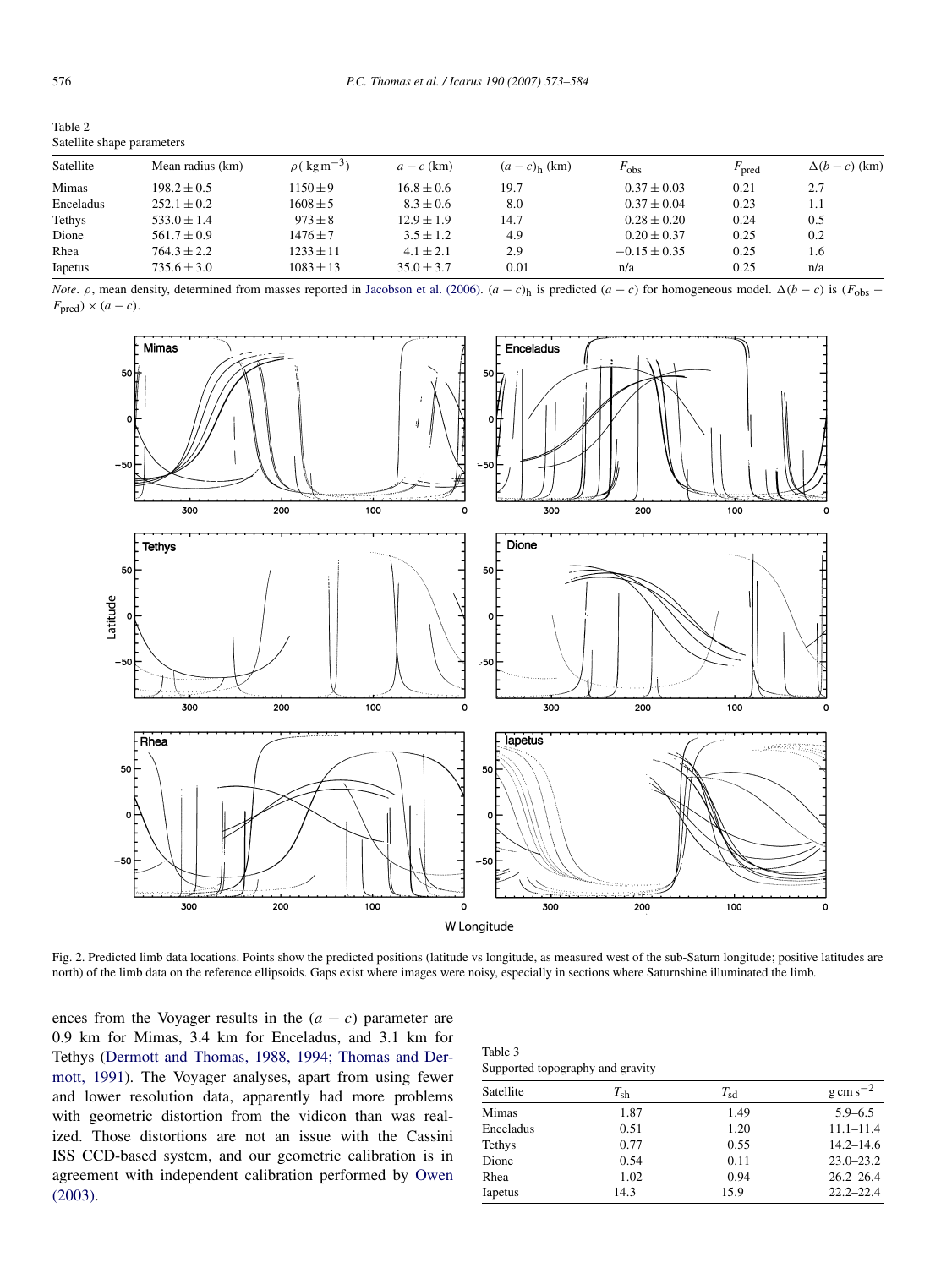<span id="page-4-0"></span>

Fig. 3. Limb roughness on saturnian satellites. Panels (a) and (c) display fractions of the limb data (number fractions) with residuals measured in km. Panels (b) and (d) show these results for the residuals divided by the satellite's mean radius. Note different scales due to different binning of the two types of residual measurements.

## *3.2. Mimas*

Mimas is more spherical than it would be if it were a relaxed homogeneous object. However, its shape deviates from an ideal equilibrium form. An equilibrium shape of density 1150 kg m−<sup>3</sup> at Mimas' orbital distance from Saturn would have an  $(a - c)$ <sub>h</sub> of 19.7 km, and an *F* of 0.21. The  $\Delta(b - c)$ for Mimas is 2.7 km. Mimas, if homogeneous, supports 1*.*87 ± 0.26 km of relief  $(T_s)$  [\(Table 3\)](#page-3-0). Because of the non-equilibrium shape, models of the interior with central mass concentrations can reduce the  $T_s$  only to ~1.5 km (mantle density of 930  $kg m<sup>-3</sup>$ , and core of density 3500 kg m<sup>-3</sup>). The limbs' ground tracks [\(Fig. 2\)](#page-3-0) do not cover the large crater Herschel (135 km diameter,  $0°$  N 110<sup>°</sup> W); this incomplete coverage contributes to the shape uncertainty. The available information suggests Mimas's relaxation is incomplete or has been masked at the 1– 1.5 km level by density inhomogeneities.

We have compared control-point and limb solutions to evaluate further at what level the shape and the supported topography are significant. The control-point stereogrammetric solution is based upon 127 points, from 749 measurements in 67 images. This solution is not closed at low latitudes because coverage of the sub-Saturn region is limited by Mimas' orbit being inside that of Cassini. The control points show an ellipsoid within a km of the limb-derived one. The lack of closure of the controlpoint net may allow some "flexure" in the solution, but it suggests the limb solution is robust to accuracies substantially better than the  $\Delta(b - c)$  of 2.7 km.

Does this shape have any relation to viscous relaxation? The rms residuals to the ellipsoid fit are 0.74 km, or ∼0.4% of the mean radius. We conclude that the object is an ellipsoid, some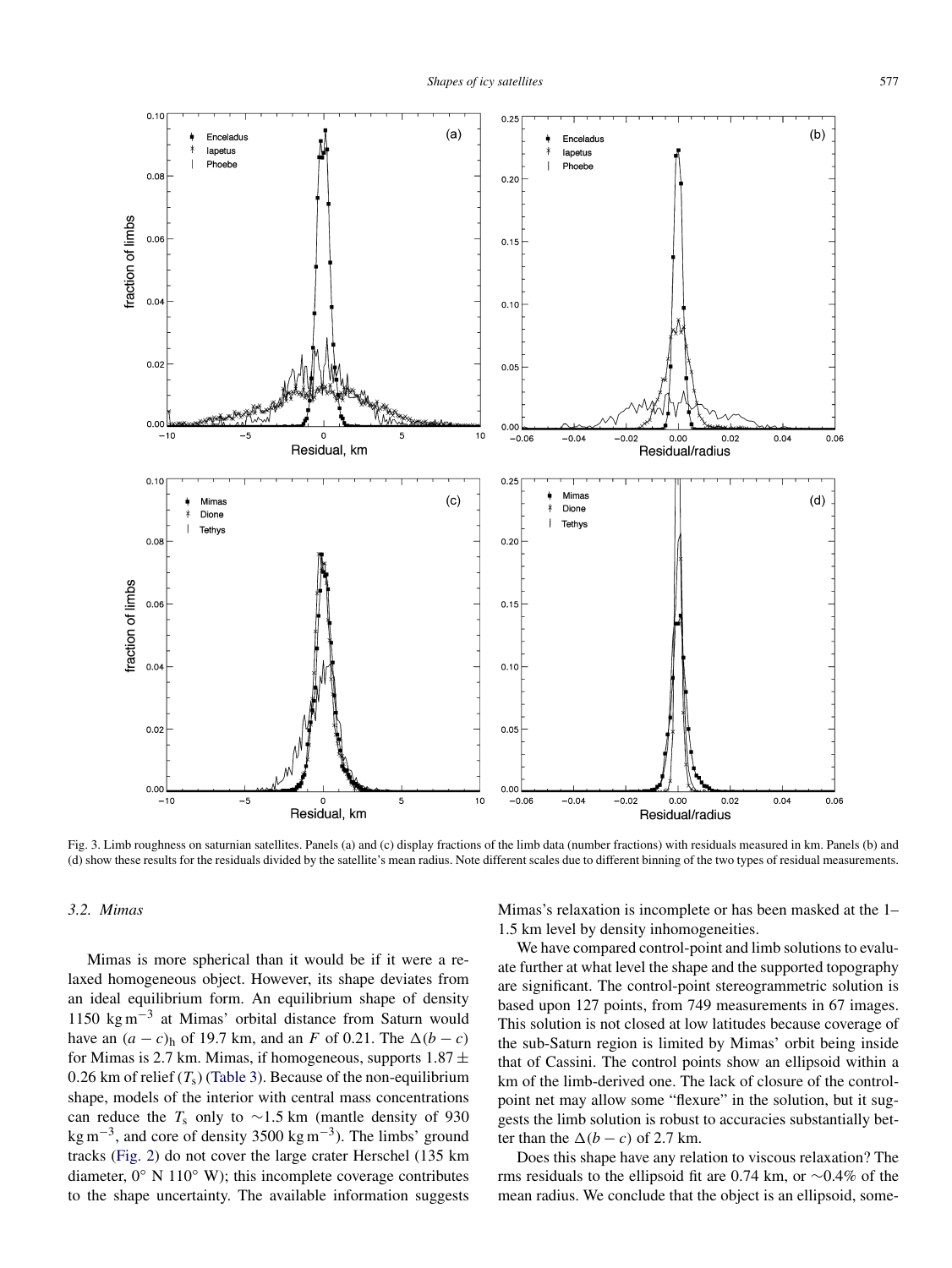<span id="page-5-0"></span>thing formed by global processes, and not by impacts (localized changes). The limb residuals indicate that Mimas is securely in the group of ellipsoidal objects fundamentally different from Phoebe, and far smoother than Iapetus [\(Fig. 3\)](#page-4-0).

Relaxation, however, does not mean that an object has completely reached a state where the physical surface matches an equipotential surface. Viscous relaxation takes time [\(Johnson](#page-11-0) [and McGetchin, 1973; Thomas and Squyres, 1988\)](#page-11-0) and is an asymptotic process. There is the possibility that even with favorable starting conditions, relaxation may not be "completed" before the thermal regime changes [\(Castillo et al.,](#page-10-0) [2005, 2006\)](#page-10-0). Equilibrium shapes in objects unlikely to creep might be achieved by sedimentary processes, but their apparent lack among most asteroids [\(Hestroffer, 2004; Holsapple, 2004;](#page-11-0) [Richardson et al., 2005; Sharma et al., 2006\)](#page-11-0) indicates viscous relaxation is the route to equilibrium shapes.

#### *3.3. Enceladus*

A differentiated structure has been prominent among ideas for Enceladus' interior since initial observation of its complex geology [\(Stevenson, 1982; Ellsworth and Schubert, 1983;](#page-11-0) [Consolmagno, 1985; Ross and Schubert, 1989; Dermott and](#page-11-0) [Thomas, 1994; Kargel and Pozio, 1996\)](#page-11-0). Observation of ongoing activity [\(Porco et al., 2006; Spencer et al., 2006; Waite](#page-11-0) [et al., 2006; Dougherty et al., 2006; Hansen et al., 2006\)](#page-11-0) and the presence of a water-ice surface covering an object of mean density 1608 kg m−<sup>3</sup> reinforce the likelihood of differentiation. However, [Porco et al. \(2006\)](#page-11-0) note that Enceladus' shape is most consistent with a homogeneous interior; most notably its  $(a-c)$ of 8*.*3±0*.*6 km is indistinguishable from the homogeneous case of 8.0 km. In this work we have added further measurements of limbs and expanded the interior modeling.

We have determined the  $T<sub>s</sub>$  for differentiated models of Enceladus with cores ranging in mean density from 1800 to 3000 kg m<sup> $-3$ </sup>, for varying shapes of the core, and for slightly different distances from Saturn. The results are given in Fig. 4. A homogeneous model requires a *T*<sup>s</sup> of about 0.5 km, largely because the *b*-axis length makes *F* greater than the equilibrium value (0.38 vs 0.23). The differentiated models must support more topography the higher the core density. The examples with error bars (Fig. 4) have ellipsoidal cores with axes of the same relative proportions as the surface shapes. To test the magnitude of effects of modest changes in core shape, we allow for a 1 km elongation of the core *a*-axis, and decrease the core *c*-axis by 1 km. This change in core shape substantially decreases  $T_s$  (triangles in Fig. 4). An additional concern is whether Enceladus' orbit evolved after relaxation [\(Dermott and](#page-10-0) [Thomas, 1994\)](#page-10-0). Such motion is probably restricted to a narrow zone from 0.976 times the present distance to preclude having to pass through resonances from which it probably would not escape. The lower solid line plotted in Fig. 4 shows the effect on *T*<sup>s</sup> by the nominal-shaped core models if relaxed at a distance of 0.976 times the present one.

Before evaluating the significance of these model results, one of their assumptions must be considered: lateral homogeneity. These models are strictly onion-layer, and assume a uniform



Fig. 4. Supported topography,  $T_s$ , on Enceladus for different interior models. Homogeneous model is at left; its error bars are dominated by the non-equilibrium value of  $(b - c)/(a - c)$ . Open squares show models with cores of specified density under ice shells of density 930 kg m<sup>-3</sup>. Error bars are calculated from the permissible range of  $(a - c)$  and of the shape parameter *F*. The cores have the same axial proportions as the surface. Triangles with only lower error bars are results for cores with 1 km longer *a* axes, and 1 km reduced  $c$  axes. The lower solid line shows results for the nominal core shape if equilibrated at 0.976 times the current distance from Saturn. The upper solid line shows results at the current distance if the core has an equilibrium shape appropriate for its density.

density throughout a core or mantle. However, the observed geology of Enceladus has notable lateral variation. The surface shows a huge range of apparent ages [\(Boyce and Plescia, 1984;](#page-10-0) [Plescia and Boyce, 1985; Porco et al., 2006\)](#page-10-0), and different stages of crater relaxation. The range of crater morphologies suggests different levels of heat flow in different surface regions, which would require significant variations in ice shell porosity and/or composition. The current activity isolated near the south pole, and the distinct polar geologic province [\(Porco](#page-11-0) [et al., 2006; Helfenstein et al., 2006\)](#page-11-0) also point toward lateral heterogeneity at least a few km in depth. The supported topography of the differentiated model can be reduced by including circum-polar zones of reduced density. For example, a 15% reduction in density of the outer 25 km, from the poles to 56◦ latitude reduces  $T<sub>s</sub>$  by over 200 m. However, putting only one zone of reduced (or increased) density at the south pole increases the supported topography. More complicated arrangements of density would be needed to reduce the  $T_s$  further, but this example illustrates the scale of effects that may be involved.

Does the observed geology and topography indicate particular features that might explain the difference of the ellipsoidal fit from the geoid, and at what level is the actual ellipsoidal fit significant? Profiles of the residuals to the fit ellipsoid show the scale of some of the geological diversity that might be reflected at depth. Latitudinally averaged limb residuals for Enceladus are shown in [Fig. 5.](#page-6-0) The maximum range of global-fit residu-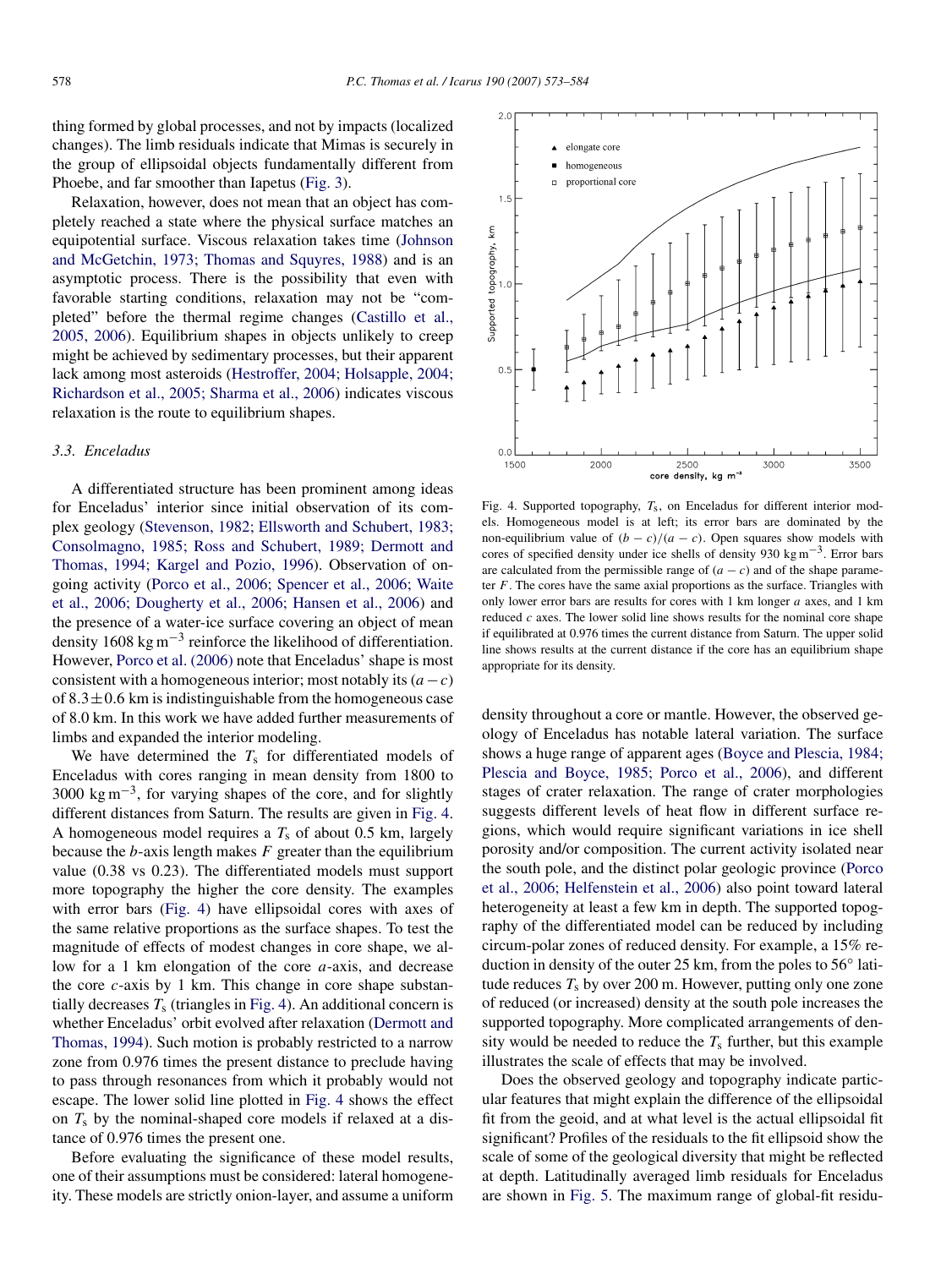<span id="page-6-0"></span>

Fig. 5. Latitudinally averaged limb-fit residuals for Enceladus. (a) All Enceladus data shown by small dots; large symbols are 5◦ averages, error bars are standard deviations. (b) Data from four transit images that show both poles. These data fall close to the 90–270 longitudes.

als reach nearly 2.5 km. The latitudinally averaged values have a range of nearly 900 m. The significance of an ellipsoidal fit (not the range of allowable shapes) may be estimated by the variation of the latitudinally averaged values, which have a standard deviation of 0.21 km, or an effective full range of 0.4 km. Changes of axes (hemispherical wavelength changes) introduce roughly half as much change of  $T_s$ . Thus, we conclude that it is probably not productive to consider supported topography less than 0.2 km on Enceladus.

Of particular interest in the residual profiles is the south polar region which may be described as a rimmed depression (Fig. 6). The "tiger stripes," fractures with associated albedo features and the sites of observed plumes [\(Porco et al., 2006\)](#page-11-0), occupy a region from the pole to about 65◦ S, or the portions of the profiles below the reference ellipsoid. Compressional tectonic features in the region 50◦–65◦ S approximately coincide with the elevated portions of the profiles in Fig. 6, and considered with extentional features reaching to the equatorial region are consistent with a global, or at least hemispherical, change in figure of Enceladus where the polar dimension is shortened



Fig. 6. Individual profiles of limb-fit residuals across the south pole of Enceladus. Left-hand point is at 40◦ S. All profiles cross within 1.5◦ of the pole. Vertical exaggeration  $= 65 \times$ .

[\(Helfenstein et al., 2006\)](#page-11-0). However, the extentional tiger stripe features suggest a later tectonic phase distinct from any global figure change. Conversely, any change in figure is not simply a result of depression at the pole.

The venting may indicate melting at depth [\(Porco et al.,](#page-11-0) [2006\)](#page-11-0), which would locally increase the density, especially if it also eliminated pore space. The venting might over time remove mass and enhance the depressed part of the feature. The volume of the depression,  $\sim$ 1.3 × 10<sup>4</sup> km<sup>3</sup>, if taken to be the deficit from the reference ellipsoid, would require  $\sim$ 3 × 10<sup>6</sup> years to form if produced by the present venting flux of ∼150 kg*/*s of water vapor [\(Hansen et al., 2006\)](#page-10-0). The particulate flux is comparable [\(Porco et al., 2006\)](#page-11-0), thus timescales might be less. However, because the south polar province includes at least as much topography above the reference ellipsoid as below, there is no way to define reliably a "depression" volume.

[Nimmo and Pappalardo \(2006\)](#page-11-0) proposed that the active region is located at the south pole of Enceladus due to diapirinduced reorientation. Because the  $(a - c)$  of Enceladus is appropriate for a relaxed homogeneous object, and is too large for a differentiated one (*c* axis too small), if reorientation occurred, a decrease in density at depth, with little surface deformation, would be required. Forming a zone of lower density would either require some phase change, or some compensating physical motion (solid state deformation) to occur. Modeling such deformations is beyond the scope of this work

Returning to [Fig. 4,](#page-5-0) even considering the 200 m significance level, the simple differentiated models do not describe the shape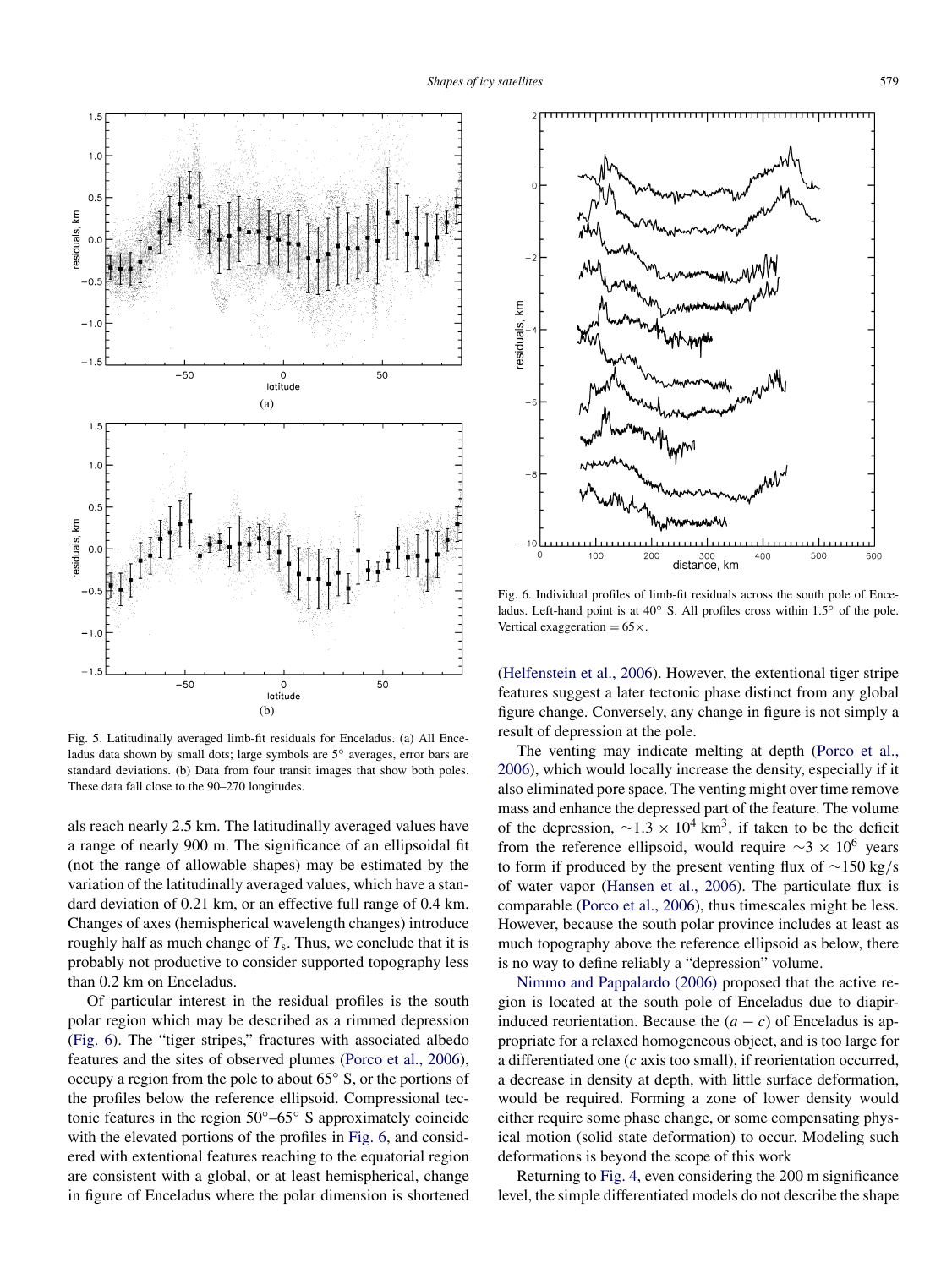of Enceladus. Those with irregularly-shaped cores, and perhaps some variation in ice shell densities might be consistent with the shape if the core mean density is less than  $\sim$ 2200 kg m<sup>-3</sup>. While equilibration closer to Saturn might explain the shape better, it would still need to support this topography in current conditions. The tectonic patterns suggest polar flattening of an indeterminate amount. If Enceladus were differentiated and relaxed, and then flattened to the present form, it would require effects at depth of nearly hemispherical extent; the amplitude of topography of the south polar tectonic province is only a small fraction of the differences between homogeneous and highly differentiated shapes.

In sum, the shape of Enceladus suggests that if it is differentiated it has a large, low-density core, the core itself might have inhomogeneities in density or shape, and an outer ice shell may be inhomogeneous in density by 10% or more on nearly hemispherical scales. Fully relaxed, radially differentiated, laterally homogeneous models do not explain the shape.

## *3.4. Tethys*

Tethys' shape is consistent with that of a relaxed object in hydrostatic equilibrium, although the satellite's roughness [\(Giese et al., 2006\)](#page-10-0) and the less-than-desirable image-coverage to date create large uncertainties in the results. The supported topography for a homogeneous model is  $0.77, +0.74,$ −0.22 km. Tethys' shape is thus almost consistent with the interior being homogeneous. The equilibrium shape of any differentiated model differs little from the homogeneous case because the very low mean density requires that any core that is present must be very small. For our standard mantle and core densities of 930 and 3000 kg m−3, Tethys has supported topography of 0.55,  $+0.79$ ,  $-0.06$  km. The core would constitute 0.06 of the satellite's mass and have a radius of 145 km.

# *3.5. Dione*

Dione's shape is consistent with that of a relaxed object, and the  $(a - c)$  is marginally consistent with the homogeneous case. The homogeneous model supports 0.54, +0.49, −0.44 km of topography. Our standard core model would support 0.11 km, +0.6 km, and is thus our best differentiated model. (For the standard core model, all shape uncertainties increase the supported topography from the nominal value, thus the single error value.) This model has a core mass ratio of 0.54, and a core radius of 360 km.

# *3.6. Rhea*

Rhea's  $(a - c)$  is consistent with the satellite being in hydrostatic equilibrium, but the placement of limb profiles results in significant uncertainties in the *a* axis and in the relative values of the *b* and *c* axes; the nominal solution has  $c > b$ , which would imply lateral inhomogeneities. A homogeneous Rhea would support 1.02,  $+1.74$ ,  $-0.16$  km of topography. Our standard mantle/core combination has a core mass ratio of 0.36, and supports 0.94,  $+1.12$ ,  $-0.71$  km of topography.

While the measurements may permit a shape consistent with a relaxed, differentiated structure, the uncertainties also allow for substantially different interior models. For these examples, the uncertainty in  $(a - c)$  drives the highest supported topography.

# *3.7. Iapetus*

For decades—even centuries, the major Iapetus puzzle was how the satellite's leading and trailing sides acquired albedos that differed by a factor of ∼10. Four years before Cassini's arrival, [Denk et al. \(2000\),](#page-10-0) using Voyager images, found a new conundrum: Iapetus has a decidedly non-spherical shape, something not expected given the apparently relaxed nature of objects that are considerably smaller than this large outer moon. Images obtained in the first year of Cassini's orbital tour have documented this non-spherical shape and have revealed significant global tectonism on Iapetus.

Iapetus is markedly non-spherical; the best-fit triaxial shape is 748.8, 743.2, 712.4 km, with the long axis at 320◦ W longitude. An oblate spheroid of axes 747.4 by 712.4 km is within the allowed residuals. We treat Iapetus as an oblate spheroid [\(Ta](#page-1-0)[ble 1\)](#page-1-0). The gap in limbs in the 200◦–280◦ W longitude range, and the low resolution of most images between 280◦ and 360◦ W raises some concern about the fit's accuracy, but subdivisions of the data yield shapes within a few km of our adopted values, and errors would have to be 20 km or more to qualitatively alter the conclusions. The satellite's density and spin rate predict an axial difference of only ∼10 m, not the measured difference of 35 km. Because of the absolute value of Iapetus' limbs roughness [\(Fig. 3a](#page-4-0)), we might suspect that Iapetus has never relaxed. However, the relative roughness, less than 1% of the mean radius, [Fig. 3b](#page-4-0) (also see [Fig. 1\)](#page-1-0), indicates that Iapetus' shape indeed is an oblate spheroid, probably a result of relaxation, or approach to relaxation. Such relaxation and subsequent freezing of the shape would have to have occurred at a higher spin rate.

Iapetus has topography that dwarfs that on Enceladus [\(Fig. 7\)](#page-8-0). Two key departures from the reference spheroid on Iapetus are the equatorial ridge [\(Porco et al., 2005; Denk et al.,](#page-11-0) [2005\)](#page-11-0) and large craters [\(Fig. 7\)](#page-8-0). The equatorial ridge is crossed by limb profiles at different locations and at different angles (see [Fig. 2\)](#page-3-0). Removing the equatorial ridge portions from the data reduces the equatorial fit axes by 1.2 km.

Iapetus currently rotates synchronously with its orbital period of 79 days. Because of the satellite's distance from Saturn, despinning in the age of the Solar System has posed some theoretical challenges, requiring a very dissipative interior, with a dissipation factor, *Q*, *<*50 [\(Peale, 1977\)](#page-11-0). Today's measured shape adds an interesting aspect to this puzzle since the oblate form is consistent with relaxation at a spin period of  $16.4 + 0.9$ ,  $-0.8$  h for a homogeneous body. (If Iapetus were differentiated with our standard mantle/core densities, the shape would be consistent with a spin period of  $15.2 + 0.8$ ,  $-0.7$  h.) Furthermore, according to this model, the satellite must have achieved rigidity while at that spin period and have deformed little subsequently. Iapetus, if homogeneous, currently supports 14.3 km of topography; our standard mantle/core model would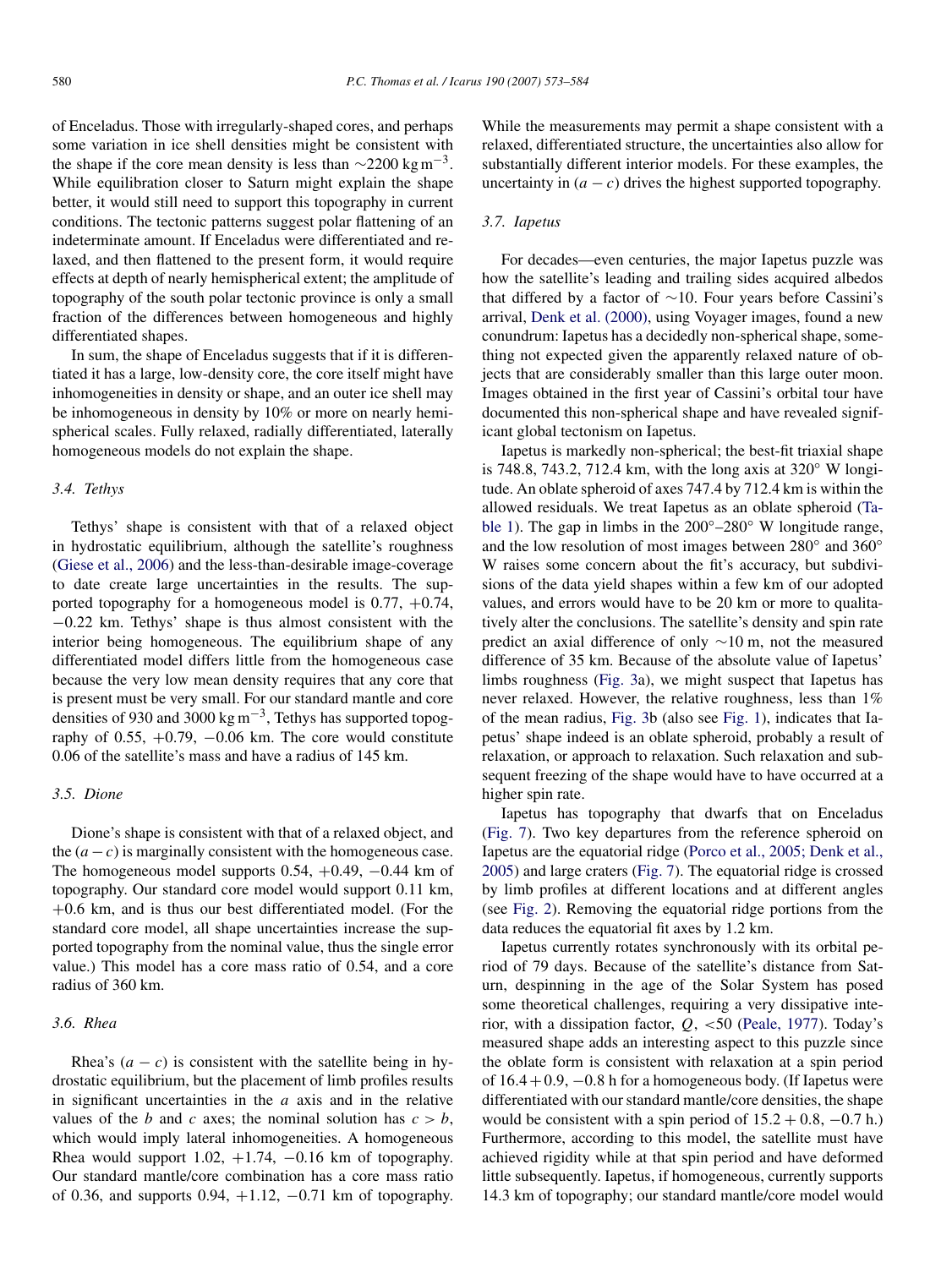<span id="page-8-0"></span>

Fig. 7. Limb topography on Enceladus (top panels) and Iapetus (bottom panels) at the same vertical scales. Four low-resolution limbs for Iapetus are not included. Each profile is labeled with the corresponding image number. Vertical exaggeration is a factor of 26 for Enceladus, 53 for Iapetus.

instead support 15.9 km of topography. These findings place serious constraints upon any thermal history [\(Castillo et al.,](#page-10-0)

[2005, 2006\)](#page-10-0), which may involve very early heating promoted by CAI's (calcium–aluminum-rich inclusions), chiefly 26Al. Re-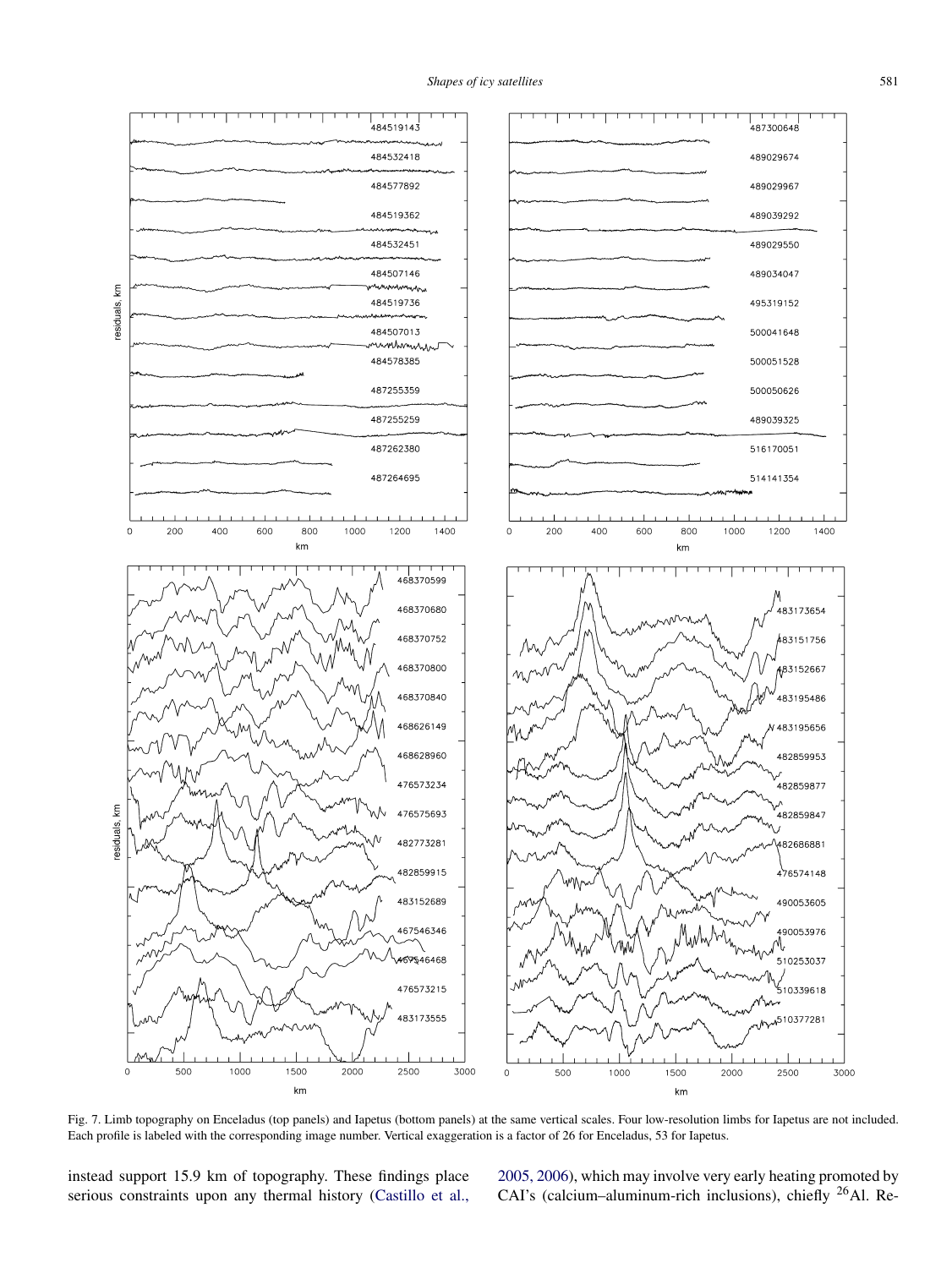gardless of the details of the thermal history, Iapetus is unique in the relative size of a fossil rotational bulge.

# **4. Systematics of the Saturn satellite shapes and topography**

As a group, do the saturnian satellites suggest common processes of relaxation, a certain level of non-hydrostatic topography, systematic modifications to relaxed objects, or no real pattern of shapes? Figs. 8–10 present three systematic views of the shapes as represented by limb roughness, departures from equilibrium shapes, and supported topography.

The limb roughness describes how well the objects are represented by ellipsoids. Except for Phoebe, the satellites are fit by ellipsoids to well less than 1% of their mean radii. There is a factor of nearly 4 in relative limb roughness between Phoebe and Iapetus, but there is also a factor of 4 between Dione and Iapetus. Other small satellites and asteroids have roughnesses of 2.5–8% [\(Thomas, 1989\)](#page-11-0). The dominant shaping mechanism for satellites in Fig. 8, except Phoebe, is something other than impacts.

The ellipsoids are compared to equilibrium shapes in Fig. 9. Randomly shaped ellipsoids with  $a > b > c$ , would be expected to have a range of *F* from 0 to 1. The values are clustered (Fig. 9a) at values close to the theoretical equilibrium ones, and are not well scattered between 0 and 1. The values of (*a*−*c*) and



Fig. 8. Roughness of limbs of saturnian satellites. Plotted quantities are the root mean square residuals to the limb fits (a) as a fraction of the object's mean radius and (b) as absolute amounts.

those predicted for homogeneous models are shown in Fig. 9b. Iapetus stands out as the only one far from the prediction. Differentiated models would move the predicted values of  $(a - c)$ in Fig. 9b slightly to the left. As noted above, while differentiated structure would improve the match of predicted with observed  $(a - c)$  for Mimas, it would not significantly reduce the supported topography because of the  $\Delta(b - c)$ .

Finally, the  $T_s$  for homogeneous models is shown in [Fig. 10.](#page-10-0) Iapetus here stands as unique, far more so than for its roughness factor, which is the reason we may assign a fossil shape



Fig. 9. (a) Approach to equilibrium shapes. The observed factor  $F((b - c)/a)$ *(a* − *c))* plotted against object mean radius. Equilibrium values for *F* are 0.21 for Mimas, 0.23 for Enceladus, 0.24 for Tethys, and 0.25 for Dione, and Rhea. Iapetus is not included in this plot. (b) Observed and predicted differences in long and short axes of saturnian satellites. The predicted values assume that the object is homogeneous.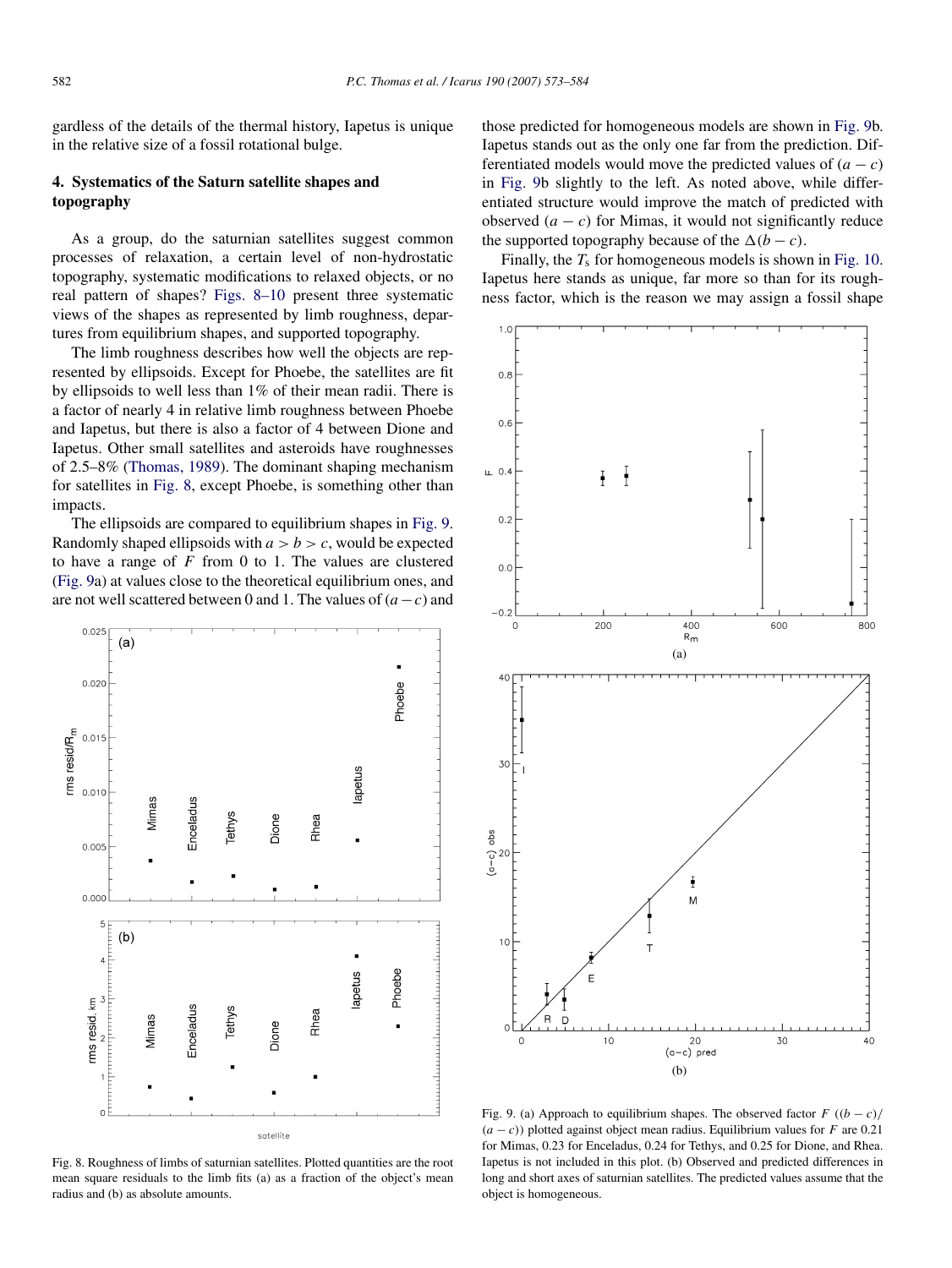<span id="page-10-0"></span>

Fig. 10. Supported topography for the six icy satellites versus mean radius.

to Iapetus. These three measures taken together strongly suggest that Mimas, Enceladus, Tethys, Dione, and Rhea have at one time approached a relaxed form, retaining less than 2 km of globally supported topography. Iapetus' relative roughness and non-triaxial form strongly suggest early relaxation at high spin rate. Only Iapetus has a significant fossil form. Any fossil forms on the other satellites are currently largely obscured by uncertainties in the global shapes and interior configurations.

Iapetus has apparently preserved its shape from an early, rapid spin. Spin changes for the other satellites, as triaxial ellipsoids, probably would arise from orbital evolution, and as mentioned earlier (see also Dermott and Thomas, 1994) are probably of limited extent. Changes in shape due to differentiation are an additional possibility. Given the uncertainties in some of the shapes, we look here only at Enceladus. At its current orbit, a differentiated (core of density 3000 kg m<sup>-3</sup>, mantle of 930 kg m<sup>-3</sup>, equilibrium-shaped Enceladus would have an  $(a - c)$  of 6.0 km, 2 km less than the homogeneous case. Of course, the present non-equilibrium shape is a concern, although the disequilibrium implied by Enceladus' value of *F* is much smaller than that implied by the difference in  $(a - c)$ . Ignoring possible volume changes, going from a homogeneous structure to a differentiated one would decrease the *a* axis by 1.2 km, increase the *b* axis by 0.36 km, and increase the *c* axis by 0.8 km. The tectonic patterns on Enceladus if anything suggest the opposite change in shape [\(Helfenstein et al., 2006\)](#page-11-0), but because the tectonic forms largely apply to the southern hemisphere, and there is no firm information on the amount of strain involved, we can only say the pattern of tectonics would have to post date any global shape changes caused by differentiation.

Iapetus has apparently retained its shape from very early on, and thus should have an excellent record of the cumulative topographic effects of cratering on old surfaces in the Saturn system. Because the cratering rate for extra-Saturn material increases toward Saturn, Mimas should have experienced a much higher cratering flux [\(Lissauer et al., 1988\)](#page-11-0). Mimas has a smoother limb than Iapetus, which because Mimas' surface is almost certainly not subject to significant internally driven modification, leads to the conclusion that its approximate relaxation occurred after Iapetus' shape was frozen. Such would also be true for the other icy satellites that display limbs much smoother than Iapetus. Certainly for Enceladus and Dione the obvious tectonic effects signify much younger surfaces than that of Iapetus.

#### **5. Summary**

All six icy saturnian satellites appear to have approached relaxed, equilibrium shapes at some point in their evolution, but all support at least several hundred meters of global topography. Enceladus' geology suggests that it is differentiated; lateral variation in the density of an icy mantle would be required to bring its surface close to the globally relaxed form it appears to have. Such inhomogeneity is consistent with other lines of evidence for Enceladus' interior structure. Iapetus supports a fossil bulge of over 30 km, and provides a benchmark for post global relaxation modification of the shape by impact cratering.

# **Acknowledgments**

This work was supported in part by NASA's Cassini project. A portion of this work was done at the Jet Propulsion Laboratory, California Institute of Technology under a grant from NASA. We thank Brian Carcich, Karla Consroe, P. Fraser Helfenstein, Pamela Smith, Amy Shaw, and Tom McCarthy for technical assistance. Reviews by David Obrien and an anonymous reviewer were most useful.

#### **References**

- Boyce, J.M., Plescia, J.B., 1984. Chronology of surface units on the icy satellites of Saturn. In: Ices in the Solar System. Proceedings of the Advanced Research Workshop, Nice, France, January 16–19, 1984 (A86-23051 09- 91). D. Reidel Publishing, Dordrecht, pp. 791–804.
- Campbell, J.K., Anderson, J.D., 1989. Gravity field of the saturnian system from Pioneer and Voyager tracking data. Astron. J. 97, 1485–1495.
- Castillo, J.C., Matson, D.L., Sotin, C., Johnson, T.V., Lunine, J.I., Thomas, P.C., 2005. A geophysical study of Iapetus: The need for and consequences of 26Al. Bull. Am. Astron. Soc. 37, 705.
- Castillo, J.C., Matson, D.L., Sotin, C., Johnson, T.V., Lunine, J.I., Thomas, P.C., 2006. A new understanding of the internal evolution of saturnian icy satellites from Cassini observations. Lunar Planet. Sci. 37. Abstract 2200.
- Chandrasekhar, S., 1969. Ellipsoidal Figures of Equilibrium. Yale Univ. Press, New Haven.
- Consolmagno, G.J., 1985. Resurfacing Saturn's satellites—Models of partial differentiation and expansion. Icarus 64, 401–413.
- Denk, T., Matz, K.-D., Roatsch, T., Wolf, U., Wagner, R.J., Neukum, G., Jaumann, R., 2000. Iapetus (1): Size, topography, surface structures, craters. Lunar Planet. Sci. 31. Abstract 1596.
- Denk, T., and 13 colleagues, 2005. First imaging results from the Iapetus B/C Flyby of the Cassini Spacecraft. Lunar Planet. Sci. 36. Abstract 2268.
- Dermott, S.F., 1979. Shapes and gravitational moments of satellites and asteroids. Icarus 37, 575–586.
- Dermott, S.F., Thomas, P.C., 1988. The shape and internal structure of Mimas. Icarus 73, 25–65.
- Dermott, S.F., Thomas, P.C., 1994. The determination of the mass and mean density of Enceladus from its observed shape. Icarus 109, 241–257.
- Dougherty, M.K., Khurana, K.K., Neubauer, F.M., Russell, C.T., Saur, J., Leisner, J.S., Burton, M.E., 2006. Identification of a dynamic atmosphere at Enceladus with the Cassini magnetometer. Science 311, 1406–1409.
- Ellsworth, K., Schubert, G., 1983. Saturn's icy satellites—Thermal and structural models. Icarus 54, 490–510.
- Giese, B., Wagner, R., Neukum, G., Helfenstein, P., Porco, C.C., 2006. Topographic features of Ithaca Chasma, Tethys. Lunar Planet. Sci. 37. Abstract 1749.
- Hansen, C.J., Esposito, L., Stewart, A.I.F., Colwell, J., Hendrix, A., Pryor, W., Shemansky, D., West, R., 2006. Enceladus' water vapor plume. Science 311, 1422–1425.